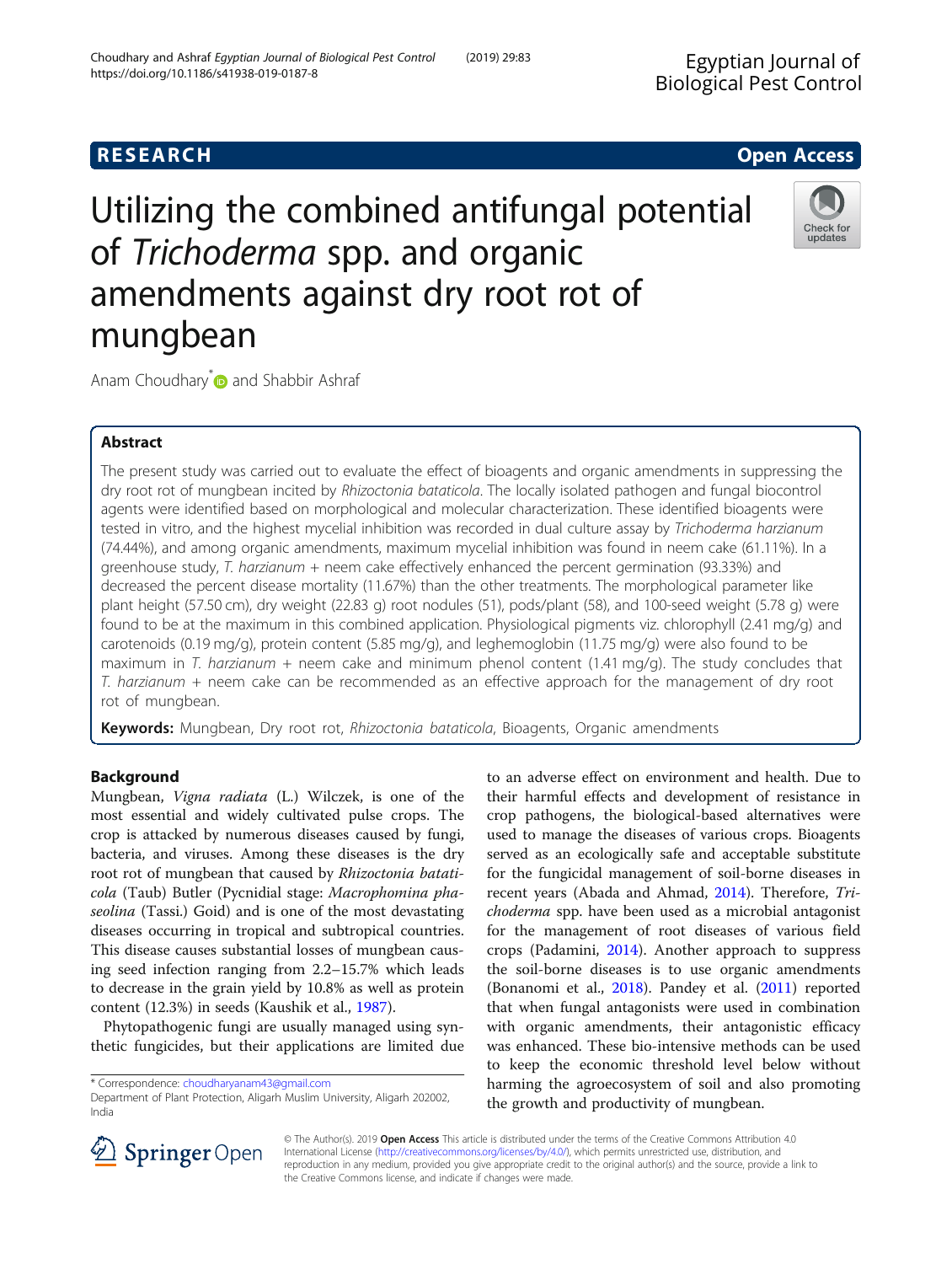The main aim of the present study was to evaluate the overall efficacy of organic amendments + bio-agent to control the dry root rot disease in a greenhouse experiment.

#### Materials and methods

#### Isolation of the casual pathogen and bioagents

Infected roots and rhizospheric soil around the healthy roots were collected from the fields of mungbean. The phytopathogen, R.bataticola (Barnett & Hunter, [1972](#page-6-0)), was isolated from excised diseased root pieces on potato dextrose agar medium (PDA). The pure culture of pathogen was made by hyphal tip isolation method, and typical black mycelial growth of R. bataticola was observed after 72 h of incubation, at  $25 \pm 1$  °C. Biocontrol agents were isolated from the rhizosphere of healthy plants by serial dilutions method. Trichoderma spp. were compared with identification key given by Rifai ([1969](#page-7-0)) and the pathogen given by Dhingra and Sinclair ([1978\)](#page-7-0).

#### Identification of pathogen and bioagents

The identification of R. bataticola and Trichoderma spp. was further confirmed by sequencing internal transcribed spacer (ITS) region of 16S rRNA of 5.8S ribosomal RNA. The mycelia were harvested and filtered, and the DNA was extracted by the method given by Doyle and Doyle ([1987](#page-7-0)). ITS region amplification was done by using universal primers ITS 1 and ITS 4 by the method of Ausubel et al. [\(1995](#page-6-0)) and sequenced using Sanger dideoxy sequencing technology at the MACROGEN Company (Seoul, Republic of Korea). Sequence obtained was analyzed by using the nucleotide BLAST, and the result was deposited at NCBI (Altschul et al., [1990\)](#page-6-0). The accession numbers were obtained from GenBank.

# In vitro inhibition of test pathogen by biocontrol agents and organic amendments

#### Dual culture plate assay

Mycelial disc of pathogen was placed at one end opposite to the Trichoderma spp. The plates were then incubated at  $28 \pm 2$  °C for 7 days. The bioassay of antagonists was evaluated on PDA in Petri plates by dual culture method suggested by Asran-Amal et al. [\(2010](#page-6-0)) using the following formula:

$$
L(\%) = \frac{C - T}{C} \times 100
$$

where  $L =$  growth inhibition of pathogen,  $C =$  radial growth of the pathogen in the control plate, and  $T = ra$ dial growth of the pathogen in a treated plate.

#### Organic extracts

Organic amendments used were mustard cake, neem cake, vermicompost, and farmyard manure. Ten grams of finely powdered amendments was mixed in 300 ml sterilized in 500 ml flasks, and the suspension was boiled for 10 min, shaken for 24 h at 100 rpm at 41 °C. It was briefly centrifuged and filtered through Whatman No. 1 filter paper. One milligram of organic extracts was incorporated into PDA. Plates containing only sterile water (1 ml) were used as the control. Hyphal plugs (5 mm) of R. bataticola were placed in the center of Petri dishes.

#### In vivo study

#### Mass culture of pathogen and biocontrol agents

The inoculum was prepared by growing pathogen on crushed corn seeds. Corn seeds were filled in 500 ml conical flasks, and these were autoclaved at 20 psi for 2 h. The corn seeds were inoculated aseptically by 4 agar plugs (2-mm diameter each). The flasks were incubated at room temperature  $(28 + 2 \degree C)$  for 15 days and shaken occasionally for uniform colonization. Inoculum of each fungal antagonist was also prepared on crushed corn seeds in the same way described before. The inoculum thus obtained was used for the experiments.

#### Greenhouse experiment

To evaluate the suppression of the root rot of mungbean, 2 biocontrol agents and 2 organic amendments were selected on the basis of the in vitro studies. The experiment was carried out in earthen pots  $(9 \times 12)$  inches) filled with sterilized sandy soil mixture. The pots were artificially inoculated by R. bataticola  $(100 \text{ g/kg soil})$  and mixed thoroughly up to 5–7-cm depth in the pot and incubated for 5 days for colonization of fungus in the soil. In each pot, 6 surface sterilized seeds (SML-668) were sown. Apparently healthy surface sterilized seeds of mungbean were coated with T. harzianum and T. viride @ 4 g/kg seeds separately. The organic manure (mustard cake and neem cake) were thoroughly mixed in each pot at 10 percent (w/w) of soil before 1 month of sowing. Surface-sterilized soil inoculated with pathogen inoculums and without any treatment was treated as a control. The treatment in pots was replicated thrice, and the observations were recorded on 40 and 60 DAS.

### Growth, yield, and physiological parameters

The seed germination and percent disease mortality were determined after 10 and 25 days, respectively. Growth and yield parameters including the height of plants (cm), dry weight of plants (g/plant), number of root nodules, pods per plant, and 100-seed weight were recorded after 80 DAS. The physiological parameters were quantified using a spectrophotometer (UV 2450, Shimadzu Japan). The leaf content of photosynthetic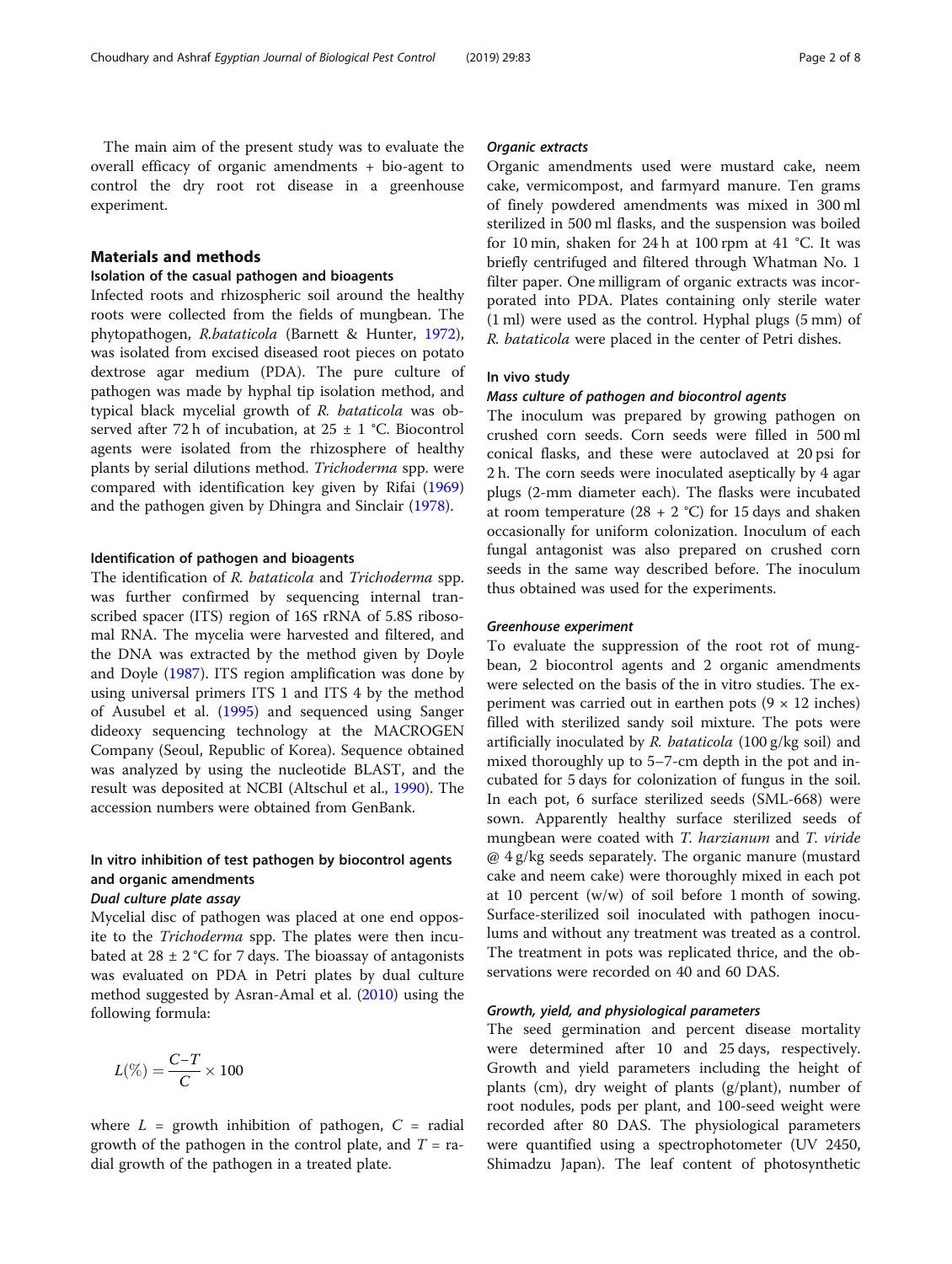pigments (total chlorophyll and carotenoids) was determined using fresh leaf samples. Leaf sample (0.5 g) was homogenized by acetone (90% v/v), filtered, and made to a final volume of 50 ml. Pigment concentrations were calculated from the absorbance of the extract (645 and 663 nm) using the method of Musheer et al. ( [2019](#page-7-0)).

To calculate the total chlorophyll, content Arnon's equation [\(1949](#page-6-0)) was used.

Total chl (mg/g fresh weight)  
= 
$$
\frac{[20.2 (A_{645}) + 8.02 (A_{663})]}{1000 \times W} \times V
$$

where  $A =$  absorbance of light at a particular wavelength,  $W$  = weight of the leaf tissue used, and  $V$  = final volume of the extract.

To calculate the total carotenoid, the content formula given by Hendry and Price ([1993\)](#page-7-0) was used.

Total carotenoid (mg/g leaf tissue)  
= 
$$
\frac{[A_{480} + (0.114 \times A_{663}) - (0.638 - A_{645})]}{1000 \times W} \times V
$$

Total protein in leaves was determined according to Bradford's method (Bradford, [1976](#page-6-0)). The total phenolic content (mg/g dry weight of leaves) was calculated from the standard curve and expressed as milligram catechol equivalent of phenol per gram sample at 650 nm according to the method of Khaledi and Taheri ([2016](#page-7-0)). The leghemoglobin content of fresh, bold, and pink nodules was determined by the method of Wilson and Reisennauer [\(1963\)](#page-7-0) with Drabkin's solution using the following formula:

$$
Lb \text{ conc.} (\text{mg/g}) = \frac{A_{556} - A_{539} \times 2D}{23.4}
$$

where *D* is the initial dilution.

#### Soil microflora propagules

The initial and final count of population dynamics of R. bataticola was estimated at 7 DAS and 45 DAS according to Veena and Reddy ([2016](#page-7-0)) using dilution plating on agar. From each pot, 1 g soil sample was taken in 9 ml sterilized distilled water, and serial dilution was made up to  $10^{-4}$ . An aliquot of 0.5 ml was spread in a Petri plate and incubated in dark at 22–26 °C. The experiment was replicated thrice, and readings were taken after 5 days by visual quantification of colony-forming units per plate.

#### Statistical analysis

All the experiments were laid in a randomized block design (RBD) in triplicates. The analysis was carried out by analysis of variance (ANOVA) using R software. The least significant difference (LSD) at  $P < 0.05$  was used to

compare the means. The treatment means were compared by Tukey HSD test.

#### Result and discussion

# Isolation and identification of pathogen and Trichoderma spp.

On the basis of preliminary microscopic examination based on morphological characteristics, Trichoderma spp. were identified as T. harzianum, T. asperellum, T. virens, and T. viride. Similarly, the isolated pathogen was identified as R. bataticola. The size of the amplicons was found 550–582 bp for Trichoderma spp. and 372–540 bp for R. bataticola species. The sequences were blasted against the BLASTN program of NCBI [\(https://blast.](https://blast.ncbi.nlm.nih.gov/Blast.cgi) [ncbi.nlm.nih.gov/Blast.cgi\)](https://blast.ncbi.nlm.nih.gov/Blast.cgi). The resulting sequences of nucleotide showed up to 99% homology compared with the database of subunit rDNA and ITS sequence of R. bataticola and Trichoderma spp. After that, the isolates were sequenced and accession numbers were obtained from GenBank with MK765032 (R. bataticola), MK765028 (T.harzianum), MK764992 (T. viride), MK774725 (T. virens), and MK765012 (T. asperellum).

### In vitro inhibition of test pathogen by bioagents and organic amendments:

T. harzianum (23 mm) was found to be the highly effective in inhibiting the fungal growth of the pathogen, followed by T. viride (24.33 mm), T. virens (28 mm), and T. asperellum (30 mm) as compared to the control (90 mm) (Fig. [1\)](#page-3-0). These findings are also in support of Kumari et al. [\(2012\)](#page-7-0) who found T. harzianum to be most effective in reducing the mycelial growth of pathogen followed by T. viride. In dual culture test, mycelial growth of test fungi was inhibited by Trichoderma spp. due to release of various diffusible volatiles and nonvolatile compounds in the medium like harzianic acid, heptelidic acid, tricholin, glisoprenins, and viridin (Rini and Sulochana, [2007](#page-7-0)) or their greater ability to compete for space and nutrients (Devi et al., [2012\)](#page-6-0). The results of the inhibitory effect of organic extracts on the fungal growth are indicated in Fig. [2](#page-3-0). Neem cake (35 mm) was found to be most effective in inhibiting the mycelial growth of the pathogen followed by mustard cake (44 mm), vermicompost (53.33 mm), and farmyard manure (65.67 mm). Similar finding was observed by Meena et al. [\(2014\)](#page-7-0) who found the neem cake exhibited a maximum inhibition of mycelial growth of M. phaseolina infecting jute. Neem cake possesses fungicidal property due to chemical constituent such as azadirachtin, nimocin, nimolicinol, azadirachtol, and isolimocinolide having fungicidal properties acting on pathogen, thus minimizing the disease (Dubey and Kumar, [2003\)](#page-7-0).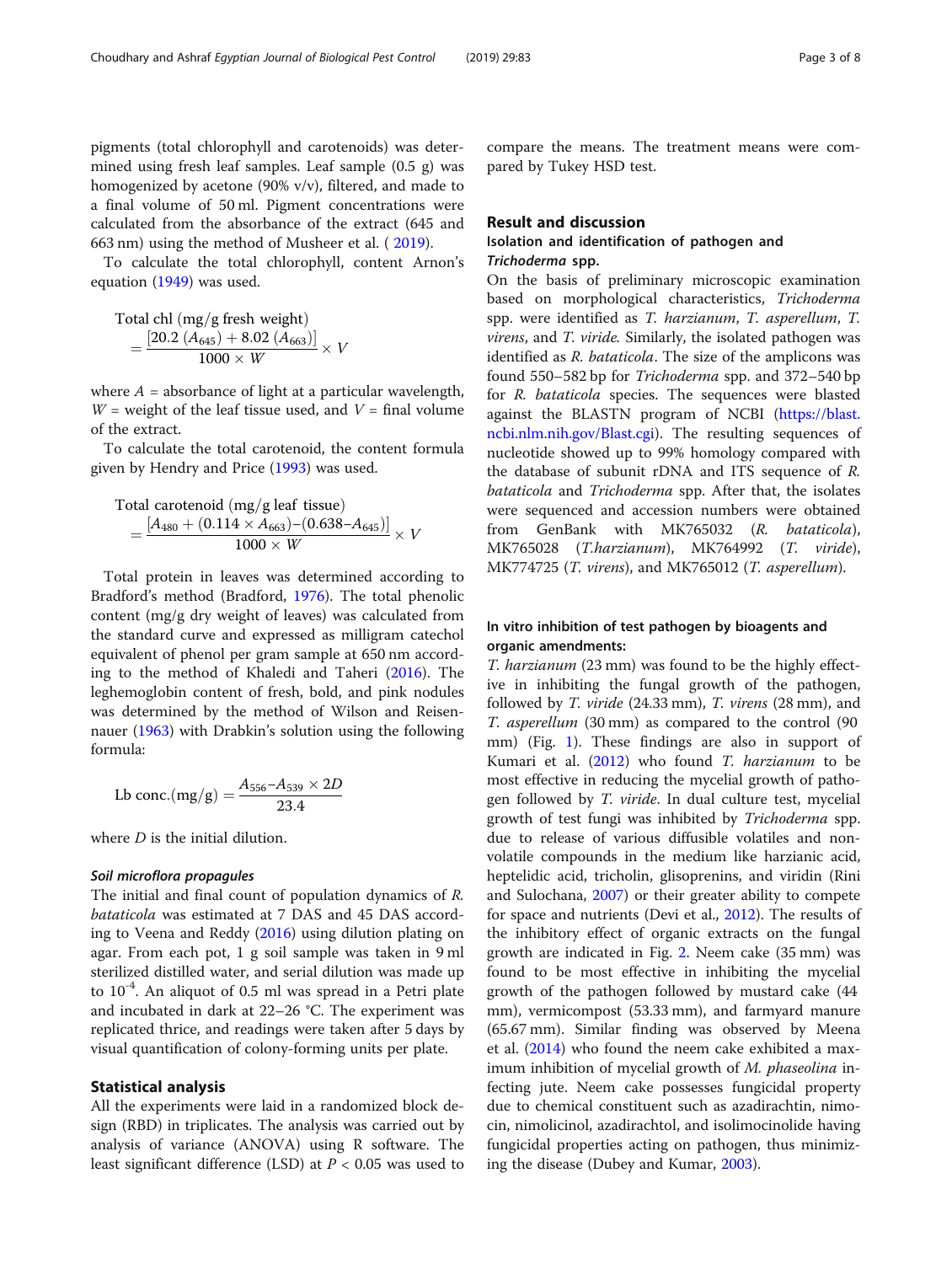<span id="page-3-0"></span>

#### In vivo

Considering the larger inhibition zone provided by the bioagents like T. harzianum, T. viride, and among organic amendments, neem cake and mustard cake, their subsequent use in managing this disease appeared to be adequate and appropriate for the greenhouse study.

#### Percentages of germination and disease intensity

Obtained results of pot experiment indicated that all the bioagents and organic amendments increased the percent germination and inhibited the percent disease mor-tality as shown in Table [1.](#page-4-0) T. harzianum with neem cake was found to be the most effective one than other treatments as well as exhibiting the maximum germination percentage (93.33%) and minimum disease mortality (11.67%) as compared to control. Among sole treatments, T. harzianum significantly increased the germination percentage (71.67%) and reduced the disease mortality (40%) followed by T. viride. The results were in agreement with Khalili et al. [\(2016\)](#page-7-0) who reported that mycelial growth of M. phaseolina was effectively inhibited by Trichoderma spp. and decreased the disease incidence in the pot experiment. Our observations were in agreement with the findings of Lodha et al. ([2002](#page-7-0)) who

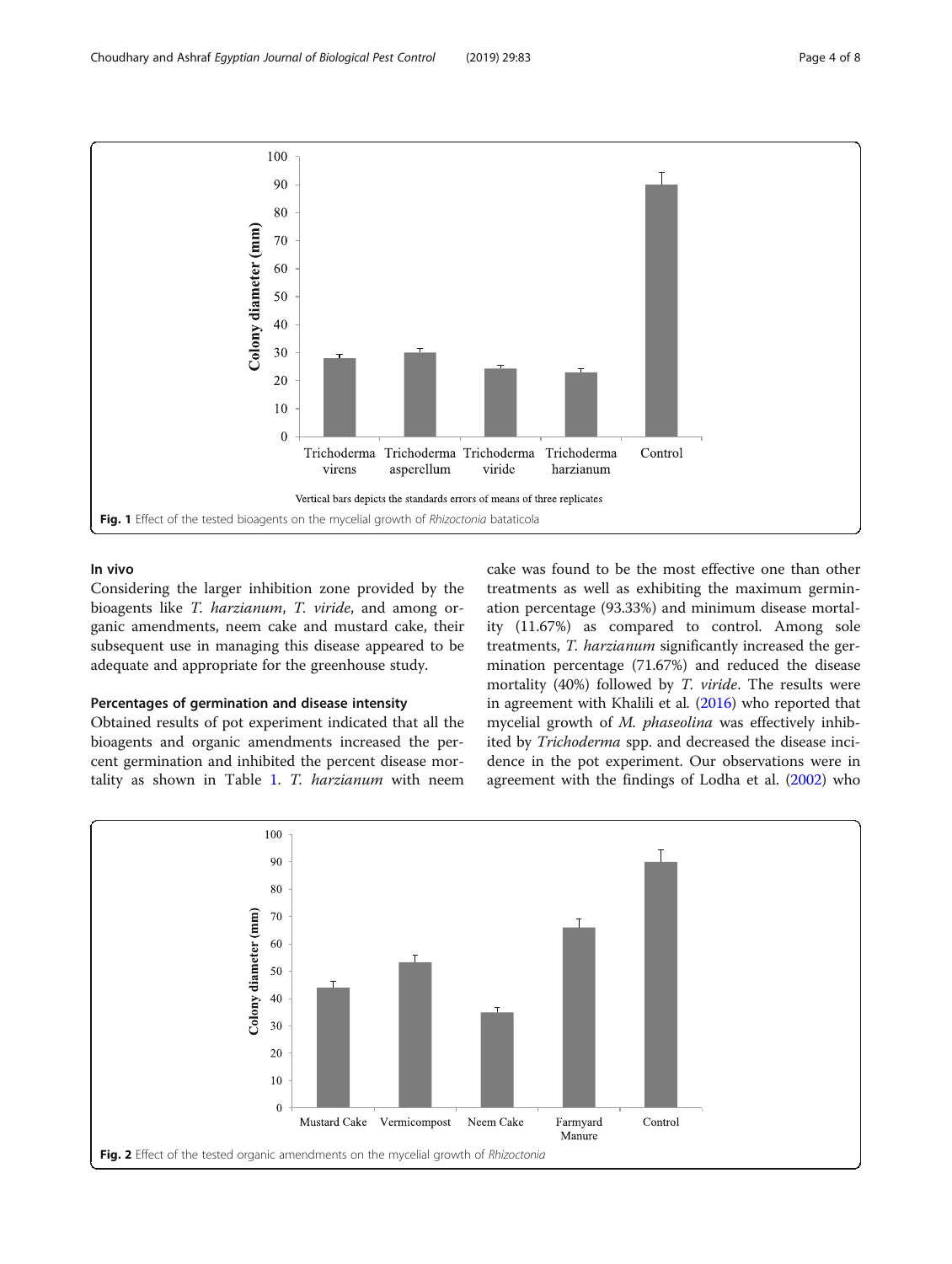<span id="page-4-0"></span>Table 1 Effect of the application of the tested bioagents and organic amendments on germination percentage and percent disease mortality

| Treatments                              | % Germinated<br>seeds | % Disease<br>mortality | % Disease<br>reduction |
|-----------------------------------------|-----------------------|------------------------|------------------------|
| Trichoderma harzianum                   | $76.67$ <sup>d</sup>  | 38.33 <sup>c,d</sup>   | 56.36                  |
| Trichoderma viride                      | $71.67^{c,d}$         | 40.00 <sup>c</sup>     | 58.18                  |
| Neem cake                               | $63.33^e$             | $41.67^{\circ}$        | 54.54                  |
| Mustard cake                            | $58.33^{e,f}$         | 60.00 <sup>b</sup>     | 34.54                  |
| Trichoderma harzianum +<br>neem cake    | 93.33 <sup>a</sup>    | $11.67^{e,f}$          | 87.26                  |
| Trichoderma harzianum +<br>mustard cake | 91.67 <sup>a</sup>    | $18.33^{f}$            | 80.00                  |
| Trichoderma viride + neem<br>cake       | $88.33^{a,b}$         | $26.67^e$              | 70.90                  |
| Trichoderma viride + mustard<br>cake    | 81.67b,c              | $28.33^{d,e}$          | 69.09                  |
| Control                                 | 53.33 <sup>f</sup>    | 91.67 <sup>a</sup>     |                        |
| SEM                                     | 2.36                  | 3.14                   |                        |
| $LSD (P \leq 0.05)$                     | 4.08                  | 5.44                   |                        |

Values of means with different letters within the columns showed the significant difference at ( $P \le 0.05$ ) determined by Tukey's HSD test.

reported that soil amendments with compost decreased the population density of  $M$ . *phaseolina*, thus reducing the dry root rot severity. Similar results of neem cake efficacy were also obtained by Lakharan et al. ([2018](#page-7-0)). Rajani and Parakhia [\(2009\)](#page-7-0) reported a combined application of neem cake and T. harzianum for effectively managing the root rot disease of castor.

# Effect of tested bioagents and organic amendments on the propagule density of pathogen

Bioagents and organic amendments led to increase the level of antagonists result in a decrease of the propagule density of pathogen. This is due to the competition with other microbes or fungitoxic compounds released by them. Various treatments recorded influence on the initial and final count of population dynamics and inoculum density per gram of rhizospheric soil (Fig. 3). The population of R. bataticola was reduced effectively by all the treatments than the control (8  $\times$  10<sup>4</sup>, 9.33  $\times$  10<sup>4</sup> cfu/g soil). Among bioagents, *T. harzianum* (6.66  $\times$  10<sup>4</sup>, 4.66  $\times$  $10^4$  cfu/g soil) was the superior treatment that showed the minimum number of colonies, and among organic

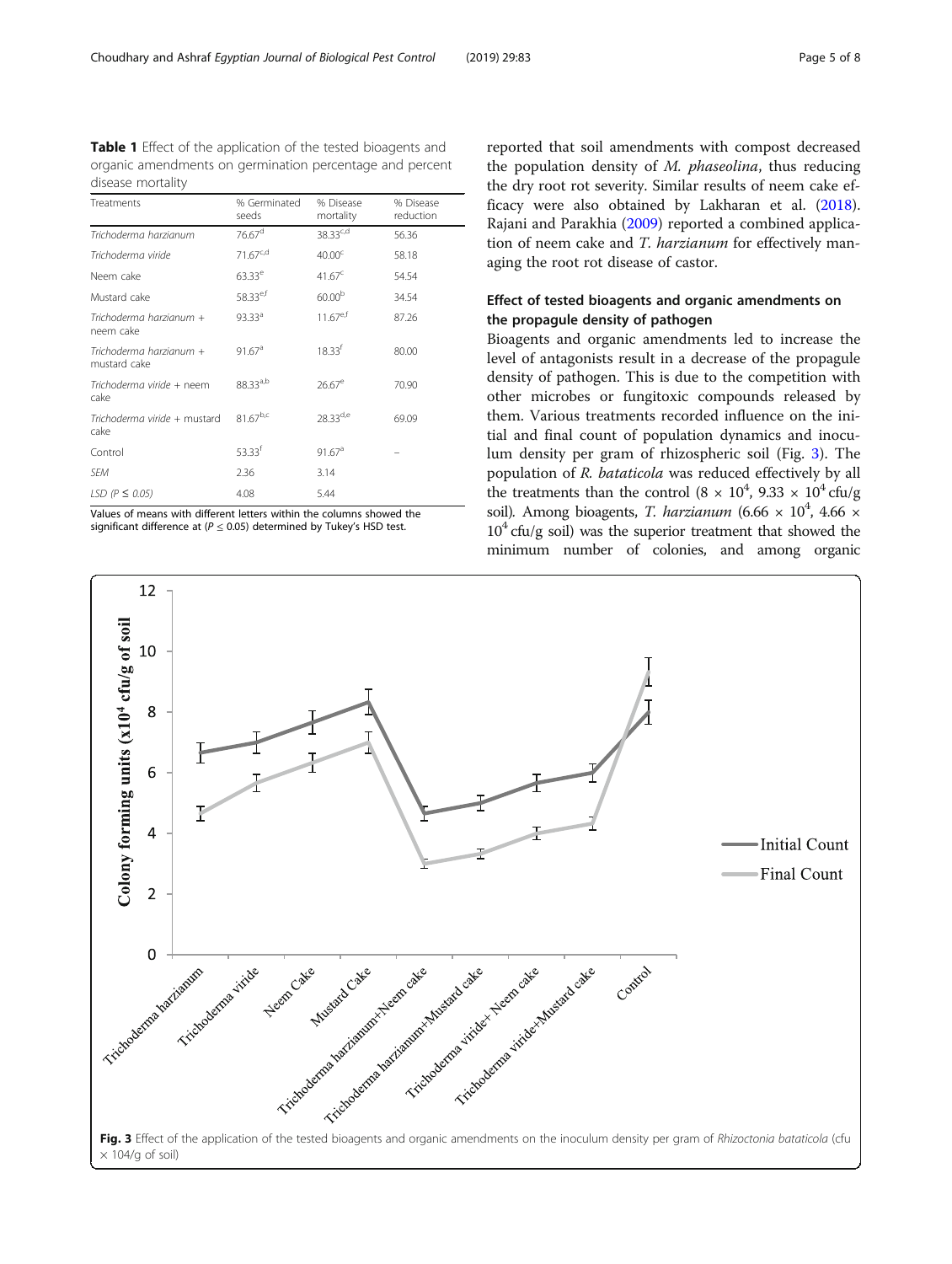| Treatments                           | Plant height (cm) | Plant dry weight (g) | No. of root nodules | No. of pods/plant | 100-seed weight (g) |
|--------------------------------------|-------------------|----------------------|---------------------|-------------------|---------------------|
| Trichoderma harzianum                | $47.50 \pm 0.29$  | $16.16 \pm 0.17$     | $45.33 \pm 0.33$    | $35.00 \pm 0.88$  | $5.26 \pm 0.02$     |
| Trichoderma viride                   | $46.67 \pm 0.67$  | $15.50 \pm 0.29$     | $42.67 \pm 0.33$    | $29.67 \pm 1.73$  | $5.15 \pm 0.02$     |
| Neem cake                            | $43.17 \pm 0.17$  | $13.50 \pm 0.29$     | $39.00 \pm 0.58$    | $22.00 \pm 1.53$  | $4.78 \pm 0.01$     |
| Mustard cake                         | $40.33 \pm 0.33$  | $13.33 \pm 0.33$     | $37.67 \pm 0.67$    | $17.00 \pm 0.58$  | $4.51 \pm 0.04$     |
| Trichoderma harzianum + neem cake    | $57.50 \pm 0.29$  | $22.83 \pm 0.17$     | $51.00 \pm 0.58$    | $58.00 \pm 1.15$  | $5.78 \pm 0.08$     |
| Trichoderma harzianum + mustard cake | $54.33 + 0.33$    | $20.83 \pm 0.44$     | $50.67 \pm 0.33$    | $52.67 \pm 0.88$  | $5.73 \pm 0.01$     |
| Trichoderma viride + neem cake       | $52.83 \pm 0.44$  | $17.83 \pm 0.44$     | $49.00 \pm 0.58$    | $46.67 \pm 0.88$  | $5.59 \pm 0.03$     |
| Trichoderma viride + mustard cake    | $50.67 \pm 0.67$  | $17.50 \pm 0.29$     | $46.67 \pm 0.33$    | $42.00 \pm 0.58$  | $5.40 \pm 0.01$     |
| Control                              | $37.00 \pm 0.58$  | $12.50 \pm 0.29$     | $37.33 \pm 0.88$    | $12.33 \pm 0.88$  | $4.33 \pm 0.01$     |
| SEM                                  | 0.63              | 0.44                 | 0.76                | 1.52              | 0.03                |
| $LSD (P \t 0.05)$                    | 1.09              | 0.76                 | 1.31                | 2.64              | 0.50                |

<span id="page-5-0"></span>Table 2 Effect of the application of the tested bioagents and organic amendments on the morphological and crop parameters of mungbean

amendments, neem cake reduce the propagule (7.66  $\times$   $10^4$ ,  $6.33 \times 10^4$  cfu/g soil). Antibiotics like trichodermin, trichodermol A, harzianolide, viridin, and gliotoxin produced by Trichoderma spp. helped in suppressing the disease through reduction of germination and production of spore (Khan and Anwer, [2011\)](#page-7-0). Organic amendments are effective in suppressing the pathogenic fungi (Singh and Singh, [1982\)](#page-7-0), and neem cake was found to show a positive effect on the fungal pathogen as shown by Elnasikh [\(2011](#page-7-0)). The combined application of T. harzianum and neem cake reduced the colony count  $(4.66 \times 10^4, 3 \times 10^4 \text{ cftu/g soil})$  and significantly superior over other treatments.

# Effect of the tested bioagents and organic amendments on growth and yield parameters of mungbean

All the bioagents and organic manure increased the morphological and yield parameters significantly over control (Table 2). T. harzianum + neem cake was the most superior treatment which increased the plant height (57.50 cm), dry weight (22.83 g), no. of nodules (51), pods/plant (58), and test weight (100-seed weight) (5.78 g) than the control. Among the sole treatment, maximum plant height (47.50 cm), dry weight (16.16 g), no. of nodules (45.33), pods/plant (35), and test weight (100-seed weight) (5.26 g) were recorded in T. harzianum followed by T. viride. Root colonized with biocontrol agents not only suppresses the disease but also helps in increasing the growth of plant (Gautam et al., [2015](#page-7-0)) by increasing the uptake of nutrients by roots or by releasing the plant hormones (Harman et al., [2004](#page-7-0)). In addition, Srivastava et al. [\(2010\)](#page-7-0) also stated that when Trichoderma spp. interact with plants, it results in the promotion of growth, enhances nutrient availability, increases crop yield, and improves disease resistance. The use of organic amendments in reducing disease intensity and increasing grain yield has been reported by several

Table 3 Effect of the application of the tested bioagents and organic amendments on the physiological parameters of mungbean grown in soil infested with Rhizoctonia bataticola

| Treatment                            | Physiological pigments (mg/g) |                    | Phenol content  | Leghemoglobin   | Protein           |
|--------------------------------------|-------------------------------|--------------------|-----------------|-----------------|-------------------|
|                                      | Total chlorophyll content     | Carotenoid content | (mg/g DW)       | content (mg/g)  | content<br>(mq/q) |
| Trichoderma harzianum                | $2.09 \pm 0.06$               | $0.28 \pm 0.03$    | $1.69 \pm 0.05$ | $4.93 \pm 0.01$ | $10.88 \pm 0.04$  |
| Trichoderma viride                   | $1.76 \pm 0.01$               | $0.24 \pm 0.01$    | $1.75 \pm 0.01$ | $4.51 \pm 0.06$ | $10.46 \pm 0.08$  |
| Neem cake                            | $1.61 \pm 0.02$               | $0.16 \pm 0.08$    | $1.85 \pm 0.05$ | $4.15 \pm 0.03$ | $9.71 \pm 0.07$   |
| Mustard cake                         | $1.54 \pm 0.01$               | $0.16 \pm 0.02$    | $1.98 \pm 0.03$ | $3.85 \pm 0.01$ | $9.26 \pm 0.04$   |
| Trichoderma harzianum + neem cake    | $2.41 \pm 0.08$               | $0.19 \pm 0.02$    | $1.41 \pm 0.08$ | $5.85 \pm 0.01$ | $11.75 \pm 0.02$  |
| Trichoderma harzianum + mustard cake | $2.36 \pm 0.17$               | $0.28 \pm 0.01$    | $1.47 \pm 0.05$ | $5.75 \pm 0.01$ | $11.63 \pm 0.01$  |
| Trichoderma viride + neem cake       | $2.21 \pm 0.06$               | $0.27 \pm 0.01$    | $1.53 \pm 0.08$ | $5.42 \pm 0.03$ | $11.26 \pm 0.01$  |
| Trichoderma viride + mustard cake    | $2.16 \pm 0.01$               | $0.26 \pm 0.08$    | $1.62 \pm 0.01$ | $5.32 \pm 0.06$ | $11.09 \pm 0.08$  |
| Control                              | $1.39 \pm 0.04$               | $0.15 \pm 0.01$    | $2.04 \pm 0.05$ | $3.66 \pm 0.05$ | $8.50 \pm 0.01$   |
| SEM                                  | 0.28                          | 0.05               | 0.11            | 0.21            | 0.64              |
| $LSD (P \leq 0.05)$                  | 0.52                          | 0.69               | 0.17            | 0.35            | 1.04              |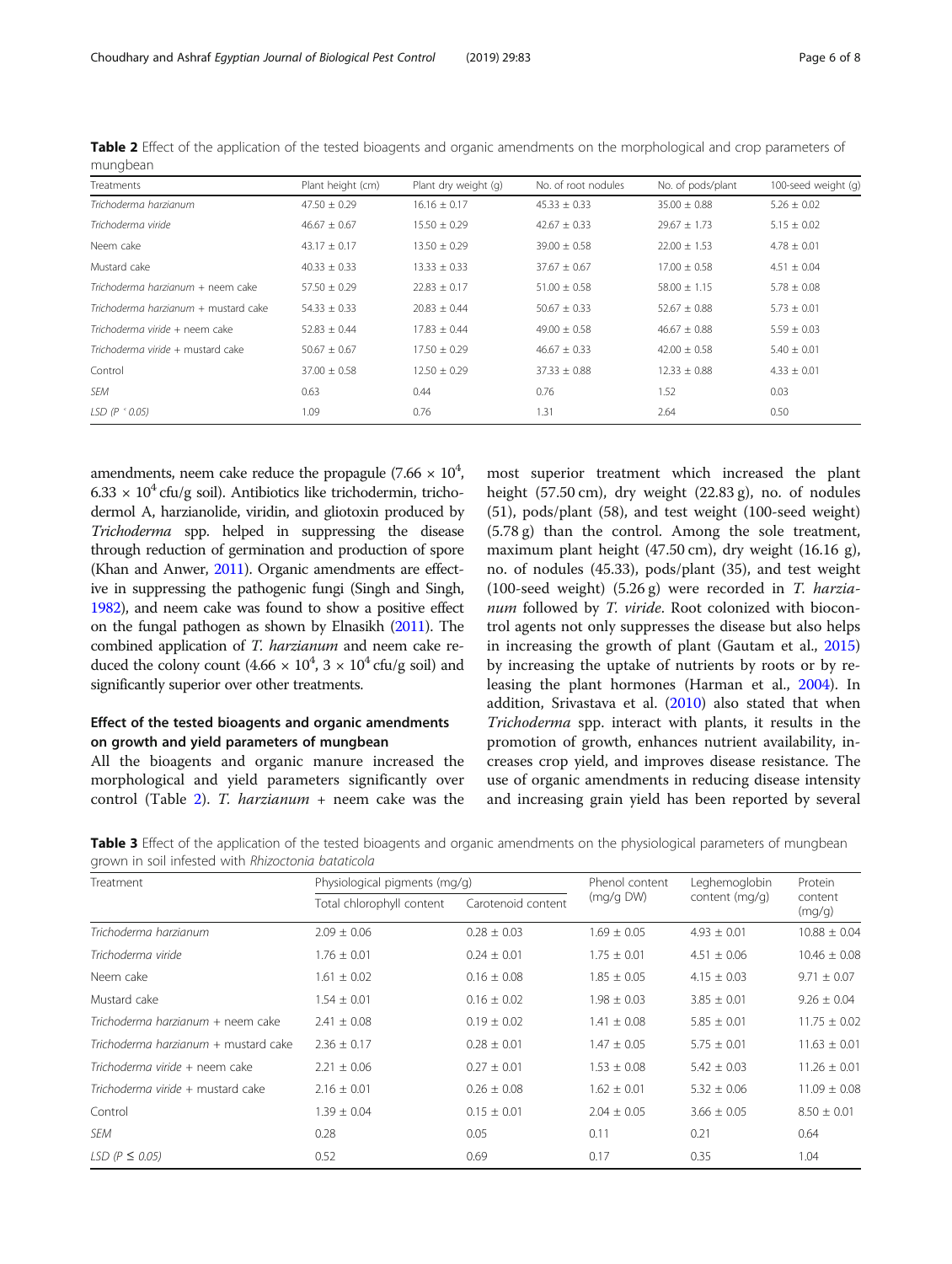<span id="page-6-0"></span>workers (Kapoor et al., [2006](#page-7-0)). Neem seed cake was found to induce the best growth in plants as confirmed by Babariya et al. (2016).

# Effect of the tested bioagents and organic amendments on physiological parameters of mungbean

The data of crop physiological parameters indicated that all the treatments significantly affected the host physiology as reported in Table [3.](#page-5-0) Leaf pigments like total chlorophyll and carotenoid content are reduced significantly in diseased plants due to choking of xylem vessels caused by wilting, drying, and blighting of leaves by the toxins released by fungus affecting the synthesis of chlorophyll. There are improper functioning and significant reduction of root nodules due to infection of root rot fungus, M. phaseolina (Muthomi et al., [2007\)](#page-7-0). The maximum total chlorophyll (2.41 mg/g) and carotenoid content  $(0.19 \text{ mg/g})$ , protein content  $(5.85 \text{ mg/g})$ , and leghemoglobin (11.75 mg/g) were recorded in the combined treatment of T. harzianum+ neem cake followed by T. harzianum, and mustard cake than the control. The enhancement in total leaf chlorophyll and carotenoid content due to treatment with bioagents and organic amendments is due to decrease in the rotting of roots. Phenol content was significantly reduced in the combined treatment (1.41 mg/g) as compared to control  $(2.04 \text{ mg/g})$ . Among sole treatments, T .harzianum was the most effective in increasing the total chlorophyll  $(2.09 \text{ mg/g})$ , carotenoid content  $(0.28 \text{ mg/g})$ , protein content  $(4.93 \text{ mg/g})$ , and leghemoglobin  $(10.88 \text{ mg/g})$ . The present observations of increase in leghemoglobin content in roots by application of bioagents and organic amendments are due to the proper functioning of roots. Phenol content in sole treatments was found to be minimum in the treatment of T. harzianum followed by T. viride. Similar findings were also reported by Doley and Jite [\(2013\)](#page-7-0), where the total phenol content was enhanced by the infection of M. phaseolina in groundnut plants. Benhamou et al. (2000) reported that phenolic compounds increase the mechanical strength of the host cell wall which reduced the pathogen infection. Inoculation of Trichoderma spp. helped in increasing the protein content (Rajik et al., [2012\)](#page-7-0). Trichoderma spp. enhanced the micronutrient availability and adsorption to plants such as Mg, Fe, and Zn which are required for synthesis of photosynthetic pigments (Srivastava et al., [2006](#page-7-0)). Obtained results were also similar to Rahdari et al. ([2012](#page-7-0)) who reported an increase in chlorophyll content by addition of organic amendments.

#### Conclusion

The present study demonstrated that using combinations of bioagents and organic amendments for controlling the dry root rot pathogen (R. bataticola) showed a potential benefit in managing the disease as well as enhancing the morphological, physiological, and yield parameters. Hence, this low input technology is potentially useful for the management of disease and helpful for the resource-deficient growers of India.

#### Acknowledgements

The authors would like to extend their sincere appreciation to the Faculty of Agriculture Sciences for providing the facility to do a research work.

#### Authors' contributions

The isolation of pathogen collection and analysis of data was mainly done by AC and was the major contributor in writing the manuscript. Both authors read and approved the final manuscript.

#### Funding

Funding is provided by the fellowship given by the University Grants Commission for research scholars.

#### Availability of data and materials

The database sequence of biocontrol agents and pathogen isolated and identified during the current study is submitted in the NCBI GenBank. The data collected and analyzed during the current study is available from the corresponding author.

#### Ethics approval and consent to participate

Not applicable

#### Consent for publication

Not applicable

#### Competing interests

The authors declare that they have no competing interests.

#### Received: 22 August 2019 Accepted: 29 October 2019 Published online: 04 December 2019

#### References

- Abada M, Ahmad M (2014) A comparative study for the effect of green tea extract and some antioxidants on Thompson seedless grapevines. Int J Plant & Soil Sci 3(10):1333–1342
- Altschul SF et al (1990) Basic local alignment search tool. Journal of Molecular Biology 215:403–410
- Arnon D (1949) Copper enzymes isolated chloroplasts, polyphenoloxidase in Beta vulgaris. Plant Physiol. 24:1–15
- Asran-Amal A, Moustafa-Mahmoud SM, Sabet KK, El Banna OH (2010) In vitro antagonism of cotton seedlings fungi and characterization of chitinase isozyme activities in Trichoderma harzianum. Saudi J of Biological Sci 17(2):153–157
- Ausubel FM, Brent R, Kingston RE, Moore DD, Seidman JG, Smith JA, Struhl K (1995) Short protocols in molecular biology (3rd ed). John Wiley And Sons, New York, USA
- Babariya CA, Patel JB, Ribadiya KH, Sondarva J, Bhatiya VJ (2016) Performance of neem products on the storability of mungbean [Vigna radiata (L.) Wilczek] seeds. Ind J Agr res 50(6):573–578
- Barnett H L, Hunter B B (1972) Illustrated genera of imperfect fungi. 3rd edn,Burgess Publishing Co. 273 pp.
- Benhamou N, Gagne S, Quere DL, Dehbi L (2000) Bacterial-mediated induced resistance in cucumber: beneficial effect of the endophytic bacterium Serratia plymuthica on the protection against infection by Pythium ultimum. Phytopathol 90:45–56
- Bonanomi G, Lorito M, Vinale F, Woo SL (2018) Organic amendments, beneficial microbes and soil microbiota: towards a unified framework for disease suppression. Ann Rev of Phytopathol 56:1–20
- Bradford MM (1976) A rapid sensitive method for the quantification of microgram quantities of protein utilising the principle of protein-dye binding. Anal Biochem 72:248–254
- Devi SS, Sreenivasulu Y, Saritha S, Kumar MR, Kumar KP, Sudhakar P (2012) Molecular diversity of native Trichoderma isolates against Fusarium oxysporum f. sp.